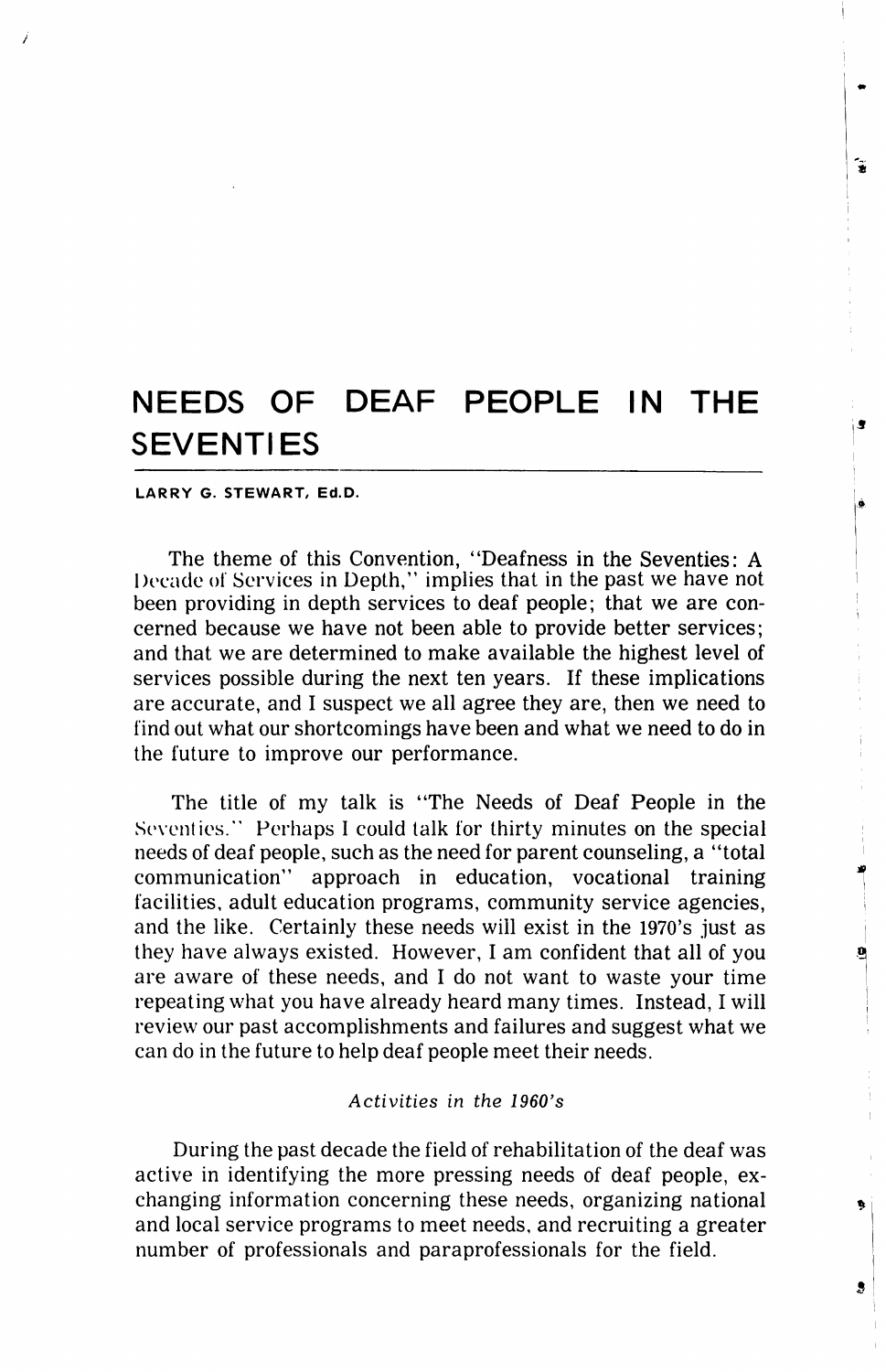e

There were many conferences, workshops, and task force meetings devoted to identifying and describing the needs of deaf people. In addition, many articles on the needs of the deaf were published and widely disseminated. The efforts were basic to the rehabilitation effort during the early and middle parts of the decade, and formed the foundation for most of the service in novations that were to follow.

Our exchange of information concerning the needs of deaf people was excellent. Through the Journal of Rehabilitation of the Deaf, the Deaf American, and numerous publications distributed by the Social and Rehabilitation Service, we were able to learn more about the problems and needs of deaf people. This knowledge was shared with many professionals and laymen as well.

Perhaps our greatest gains were made in the realm of organizing specific programs for the deaf. Many examples come readily to mind, including the establishment of our own organization, the Professional Rehabilitation Workers With the Adult Deaf; the Council of Organizations Serving the Deaf; the Registry of Ingerpreters for the Deaf; the National Sign Language Program; the regional vocational-technical programs for the deaf; the International Research Seminar on the Vocational Rehabilitation of Deaf Persons; community service agencies and rehabilitation center programs for deaf people, and many others.

During the first few years of the 1960's there were only a handful of special counselors for the deaf with State agencies, but by 1970 most State agencies had such counselors. New university training programs to prepare rehabilitation workers with the deaf were established. Several rehabilitation centers initiated new programs for the deaf. These few examples exemplify the tremendous growth of our young profession during the past ten years.

How, we may ask, were these developments achieved, and how can we ensure the continuing expansion and refinement of our programs? There were many factors involved, of course, including new national trends in vocational rehabilitation, broader legislation and funding, and increased local interest and involvement. Perhaps the most important factor, however, was the involvement and commitment of our leaders. If you look around you, you can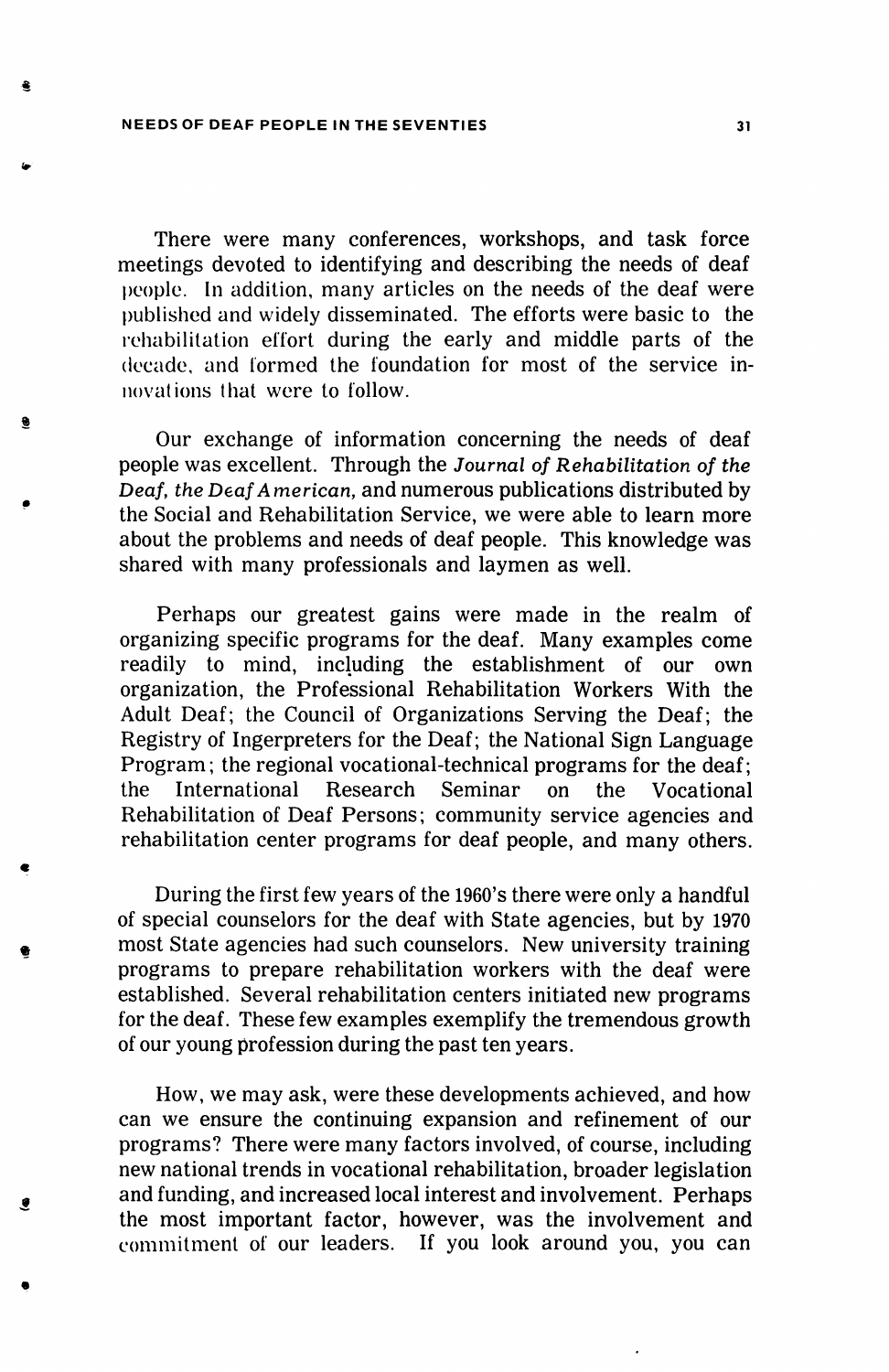Ĝ.

Ö,

Ù

۰

identify these leaders. These people struggled with almost in surmountable obstacles, and were it not for their total commitment to their tasks it is doubtful if such gains would have been made.

We were fortunate in that we had the individuals in our field to provide the leadership in our efforts to push back the barriers that restrained us. Most importantly, the Social and Rehabilitation Service provided us with solid support on every front. Without SRS and the people who represent it, opportunities for deaf people would certainly be bleak today.

We need now to turn to what we have not done for deaf people, and why we have not accomplished these things. First, and perhaps foremost, we have not worked together to develop a list of national priorities in the rehabilitation of deaf people. We have never reached a concensus on what our most pressing needs are and how we are going to overcome them. Perhaps we have not recognized this as our responsibility; perhaps we have never even thought of making such a priority listing; perhaps we have looked to others to accomplish this. Regardless of the reason, we as a professional group must look at the needs of deaf people and decide on what we are going to do about them.

For example, what are our needs in the way of manpower? What do we need to do to recruit more manpower, and how are we going to go about doing whatever it is we must do? Again, what rehabilitation programs for the deaf does our country need? How are we going to ensure that these programs are developed? These are just two of the issues we should look at.

We have known for a long time that the average reading achievement level of deaf school leavers has been at a level precluding post-secondary training in training schools that em phasize verbal communication. We have known that approximately 50 per cent of deaf people do not have ready access to appropriate post-secondary school training opportunities. There are permanent training facilities for perhaps only the top 20 per cent of deaf youth. Why have we been so slow to demand a Gallaudet College or National Technical Institute for the Deaf for the group of deaf people who achieve at the 5th grade level or lower? Perhaps we have just reacted like most Americans, thinking we should con-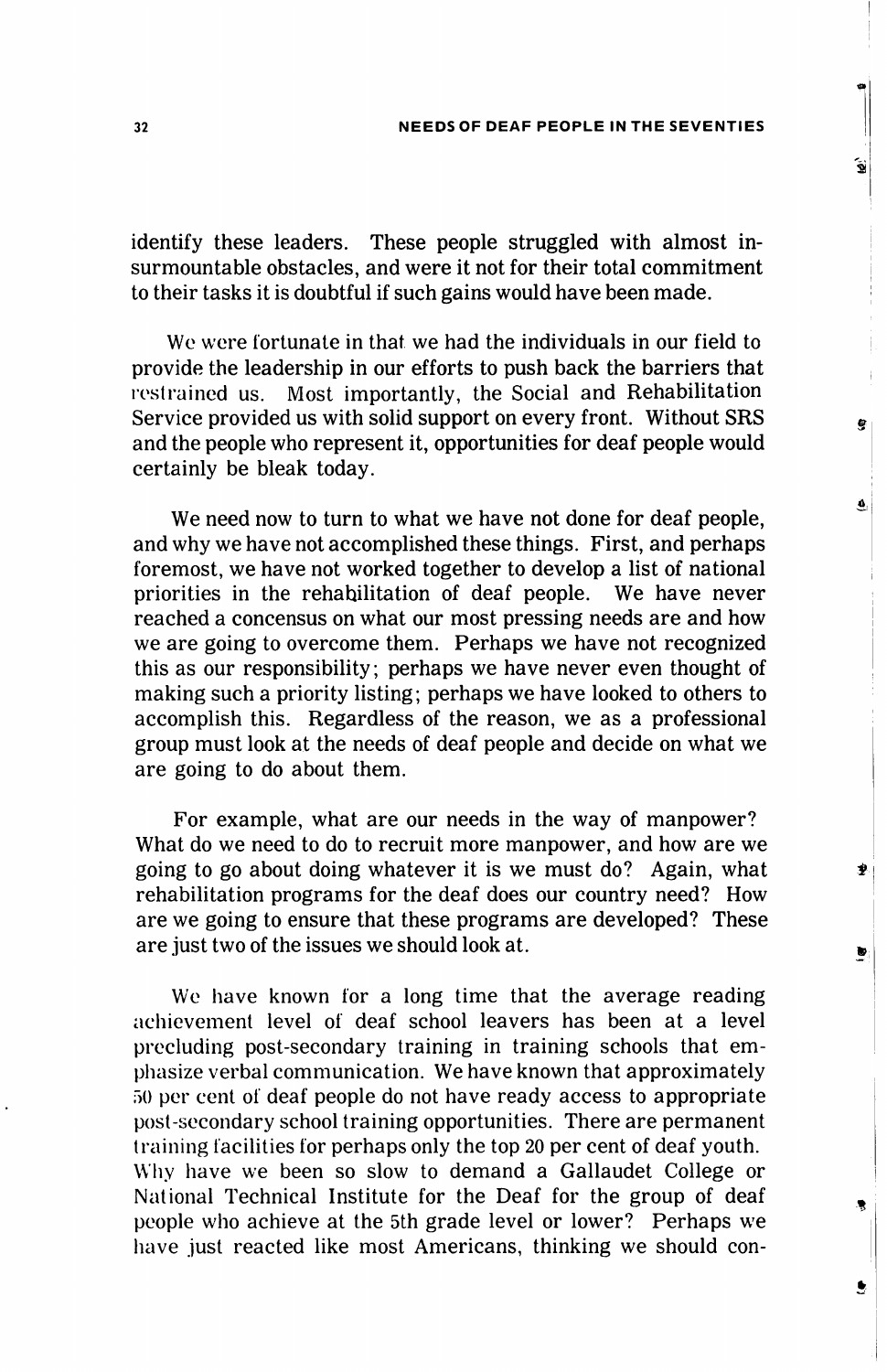centrate on encouraging the development of our best minds; perhaps we have not thought much about the whole matter; or, perhaps we have just figured someone else would do something.

We have seen several rehabilitation programs and at least one community service agency for the deaf discontinue services after Federal funding ceased. Have we taken the trouble to learn from the mistakes made by these programs so that we would avoid the same mistakes again? Do you know, for example, why the Kansas City Community Service Agency for the Deaf and Boston rehabilitation project for the deaf were not continued? These are perhaps sore spots to some of us, but lessons from failures are valuable.

Our university graduate programs have not been producing enough graduates to meet our manpower needs. Why has this happened, and what are we doing to remedy the situation? Perhaps we figure someone else will do the job, or perhaps we have not felt we could do anything about it. Maybe we haven't even thought beyond the fact that there are just not enough workers to go around.

The research we have been doing represents another short coming. Studies conducted at Michael Reese Hospital and Medical Center and at the New New York State Psychiatric Institute were excellent, but we have not had enough research of this calibre. We do not know enough about the effects of our service efforts in terms of changes in client functioning. Until we can evaluate our own work, we cannot hope to develop better rehabilitation methods. Why haven't we been doing more research? Is it because we have a view of research as something done in test tubes in a laboratory, or is it because we are afraid we may find that our profession has the same shortcomings evidenced by the field of education of the deaf.

We have not seemed to be too concerned about ongoing professional development and contributing to the body of knowledge on rehabilitation theory and practice with deaf people. We have had workshops and institutes on the problems and needs of the deaf, but very few institutes where our most experienced workers have shared their knowledge of service approaches with those less ex perienced. Further, too much of our literature has been provincial and circular. We have talked about deafness without reference to

怎

,

33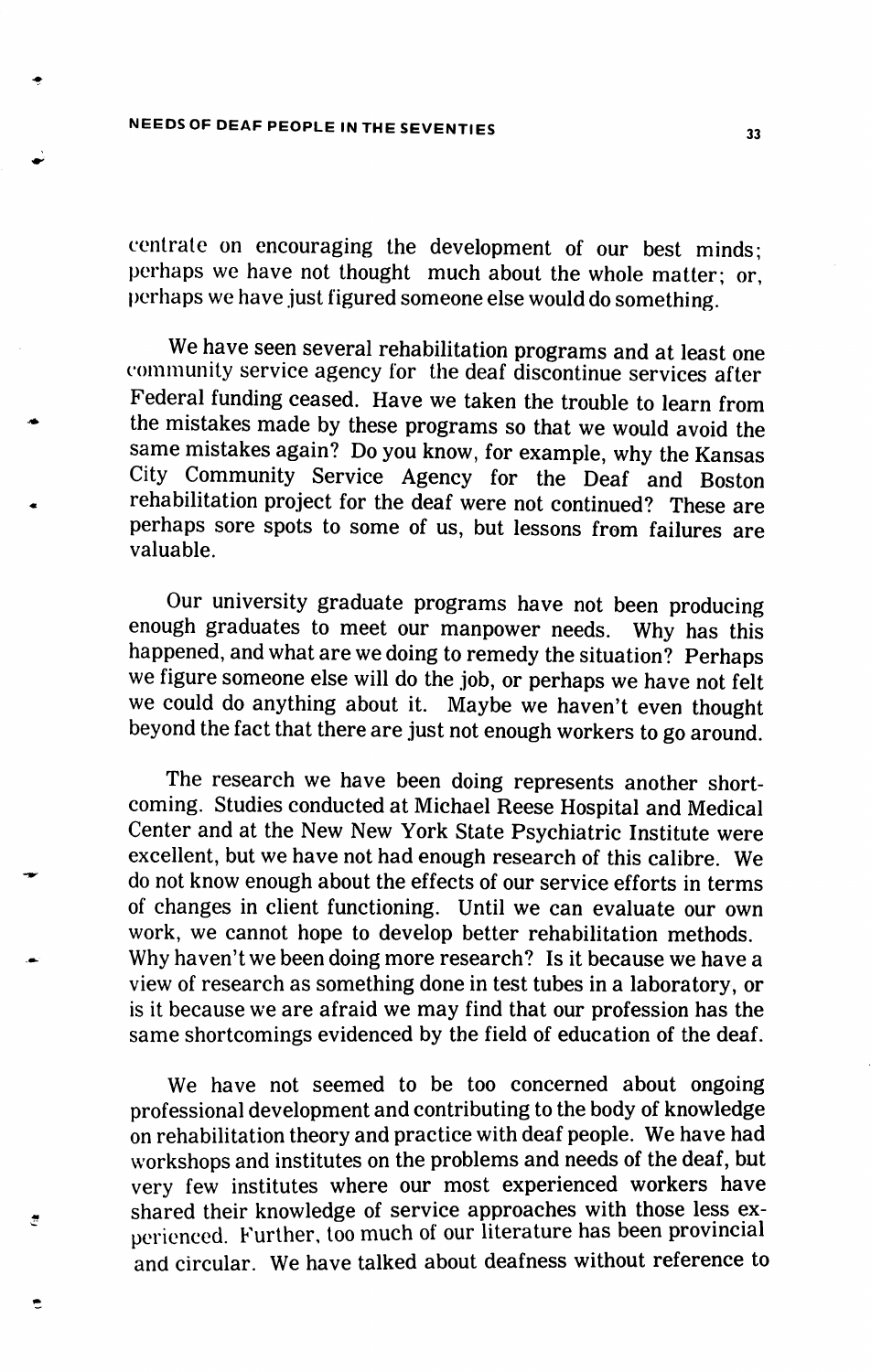ő

ã

existing theory; we have written articles on counseling the deaf that appeared more concerned with reasons why we can't counsel with (leal people rather than with what counseling with them is like. I am not sure why we have allowed this to happen, but I suspect we have been waiting for the other guy to do it.

Finally, we have not been involved enough in the education of the deaf. Our organization has no position paper on educational practices with deaf children and youth. Yet, we are all aware of how much a sound education means to the deaf individual. Perhaps we have felt that rehabilitation is our business and we should leave education to educators. Or, perhaps we have contented ourselves with individual potshots at education, without enough of the in volvement that is necessary to effect real change.

## Action for the Future

What about the needs of the deaf in the seventies? Shouldn't we be talking about more community service agencies for the deaf, more vocational training opportunities, more adult education programs, and such? My answer is that the time for talking about these needs is past. We are acutely aware of these needs, and if any of us are not we should be. What we must do at this Convention, and in the future, is to plan and carry out action proposals to meet the needs of deaf people as we understand them now. If we can develop a large-scale problem-solving approach now we can be assurred of having a mechanism lor dealing with new needs as they occur.

Throughout my remarks I have suggested, both implicitly and explicitly, that "we" should be involved in shaping theory and practice in the rehabilitation of deaf people. By "we" I mean each one of us. We have among us some of the most creative and productive minds in the entire field of rehabilitation. Too, workers with deaf people have always been noted for their commitment to hard work. Yet, it appears that too many of us have remained silent when the need to be heard has been greatest. Like education of the deaf, our field is faced with many controversial issues. We are aware of injustices that exist for deaf people; we know that too often they have been given second class services; we know deaf con sumers of services have been often-neglected by the agencies that supposedly serve them. Yet, only a few of us have raised our voice in protest.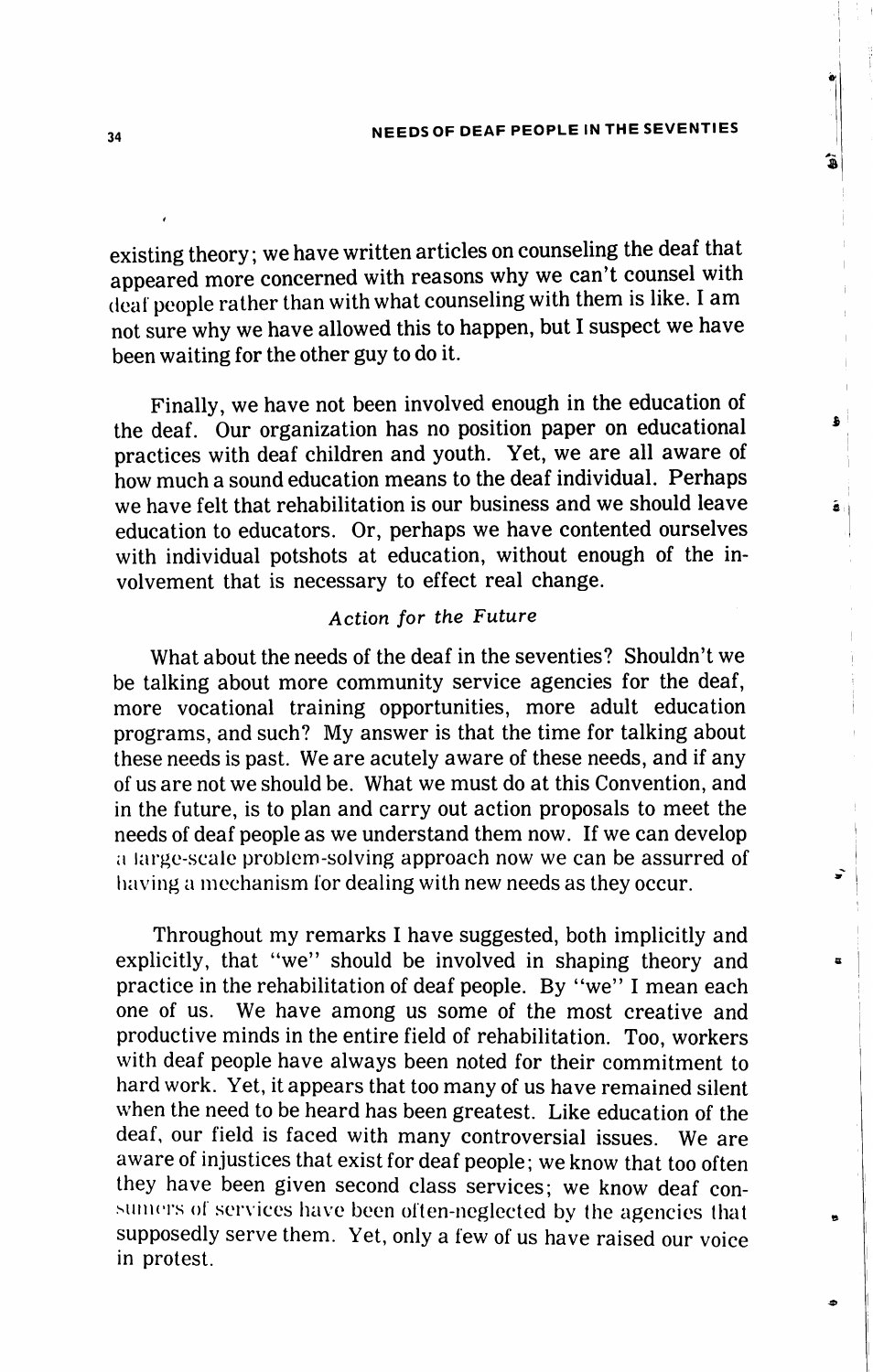As with other groups, we have among us our share of radicals and mavericks who seek immediate and extensive change in our ways of helping deaf people. We also have our share of con servatives who shout that we should cut down on our services in order that the deaf may stand on their own feet. Yet, the majority of us have remained silent and uninvolved. Whitney Young, Executive Director of the National Urban League, remarked at the recent National Citizens Conference on Rehabilitation of the Disabled and Disadvantaged:

> The problem in America today is not the problem of either the bigot or the so ca-called revolutionary liberal. The problem in America is that large blob of people who fall in between; that nice silent group who have distinguished themselves by their irrelevance and by not wanting to hurt teelings. If you are going to save lives, rather than feelings, you have to speak out.

Do these remarks apply to those who serve deaf people and to deaf people themselves? I will leave this for you to answer. We know many of our service programs are mediocre, but we remain silent. Deaf citizens and tax payers know they should be receiving more services from their tax money, but they generally have not made their needs known. Many of us, professionals and laymen alike, are aware that the majority of teacher training programs in the area of deafness have practiced the unwritten policy of ex cluding deaf students from their programs and have been openly biased against manual communication. The U. S. Office of Education funds most teacher training programs in deafness education, and has implicitly condoned these practices. Have we objected loudly enough to these outright injustices to the deaf people wc serve?

More and more agencies that serve the deaf are turning to consumers - deal people themselves - for guidance in development of policies and practices that concern the deaf. Yet until recently representation of the deaf community has been absent in the ac tivities and administration of the U.S. Office of Education. What have we as a group or as individuals done to protest these practices?